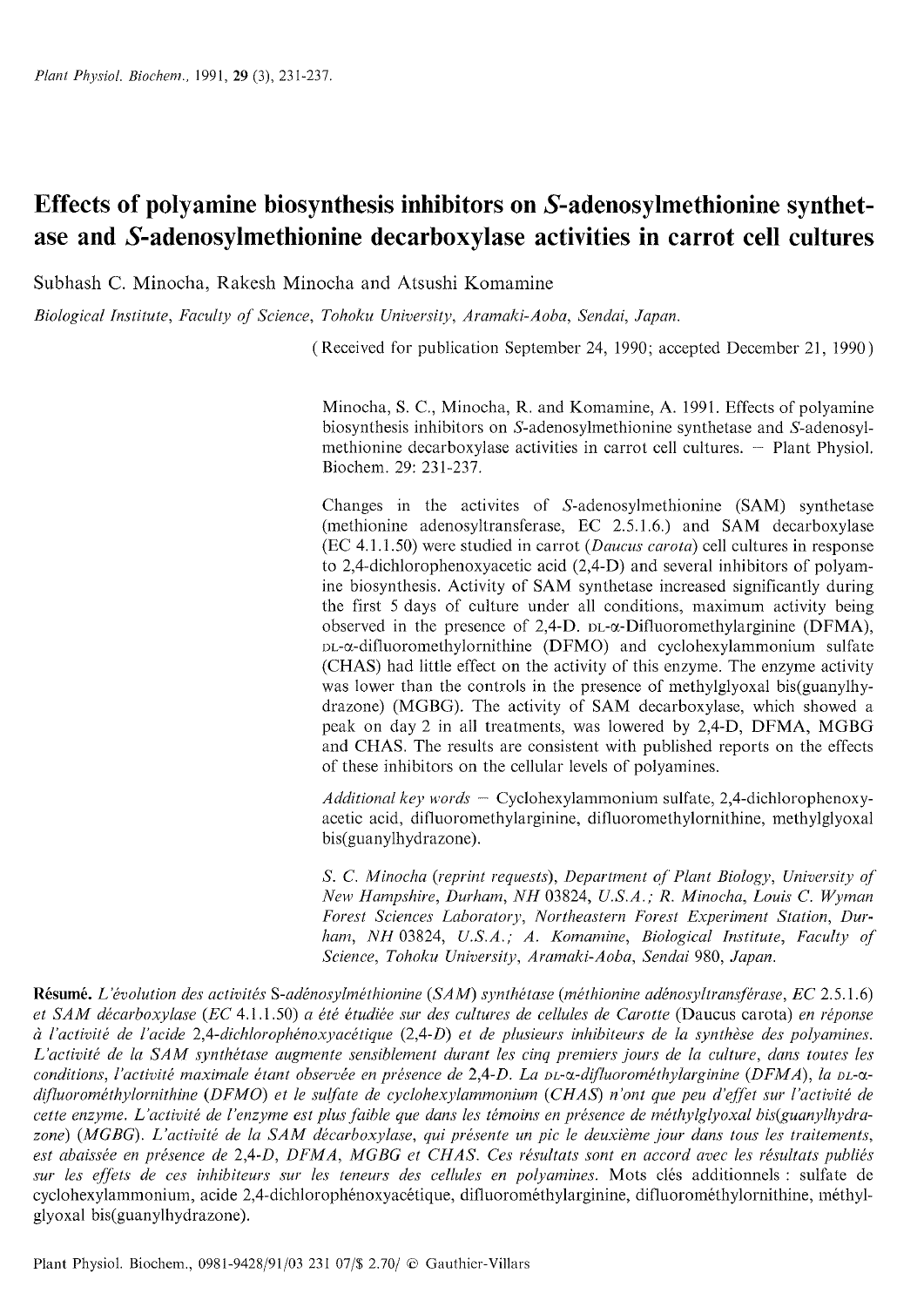**Abbreviations.** ACC, **1-aminocyclopropane-1-carboxylic** acid; ADC, arginine decarboxylase; CHAS, cyclohexylammonium sulfate; DFMA, DL-x-difluoromethylarginine; DFMO, DL-x-difluoromethylornithine; MGBG, methylglyoxyl bis(guany1hydrazone); ODC, ornithine decarboxylase; SAM, S-adenosylmethionine; dcSAM, decarboxylated S-adenosylmethionine; SAMDC, S-adenosylmethionine dccarboxylase.

## **INTRODUCTION**

An increased biosynthesis of polyamines (putrescine, spermidine, spermine) is a prerequisite for the development of somatic embryos in carrot cell cultures (Montague *et al.,* 1978, 1979; Feirer *et al.,* 1984; Fienberg *et al.,* 1984; Robie and Minocha, 1989; Mengoli *et al.,* 1989). This development is generally accompanied by increased activity of ADC, ODC and SAMDC. Several inhibitors of these enzymes have been employed to block the biosynthesis of polyamines in order to understand their role in embryogenesis and morphogenesis (Slocum *et al.,* 1984; Fobert and Webb, 1988; Minocha, 1988; Burtin *et al.,* 1989).

S-Adenosylmethionine is a key metabolite in polyamine biosynthesis. In addition to donating the aminopropyl moiety for spermidine and spermine biosynthesis, SAM also acts as a precursor for the biosynthesis of ethylene and as donor of methyl groups in a number of transmethylation reactions (Slocum *et al.,* 1984; Pegg, 1986; Miyazaki and Yang, 1987; Pegg and McCann, 1988). It has been suggested that in plants *(a)* the biosynthesis of polyamines competes with the biosynthesis of ethylene for this intermediate (Even-Chen *et al.,* 1982; Roberts *et al.,* 1984; Slocum *et al.,* 1984; Evans and Malmberg, 1989), and *(h)* this competition may be important in the control of senescence in some tissues and in the suppression of somatic embryogenesis in carrot (Roberts *et al.,* 1984; Minocha, 1988; Robie and Minocha, 1989). Because of its utilization in several pathways, it is conceivable that the biosynthesis of SAM is regulated independently from that of either ethylene or polyamines.

In animals and bacteria, SAM is synthesized largely by the enzyme SAM synthetase (methionine adenosyltransferase). The entry of SAM into the polyamine biosynthetic pathway is regulated by SAMDC (Slocum *et al.,* 1984; Pegg, 1986; Pegg and McCann, 1988; Smith, 1990). The product of this enzyme reaction (dcSAM) is generally not stored in the cells in any significant amounts, and it can be used only in the biosynthesis of spermidine and spermine (Greenberg and Cohen, 1985; Pegg, 1986; Kramer et al., 1987, 1988; Pegg and McCann, 1988). It has also been reported that a depletion of the cellular levels of SAM causes a preferential reduction in the methylation of nucleic acids as compared to a decrease in polyamine biosynthesis (Kramer *et al.*, 1987, 1988). Whereas the existence of SAMDC and the modulation of its activity by polyamine biosynthetic inhibitors have been studied in some plants (Malmberg and Rose, 1987; Miyazaki and Yang, 1987; Malmberg and Hiatt, 1989), much less is known about SAM synthetase in plants.

This report is a part of studies in our laboratories on the role of polyamine and ethylene biosynthesis in somatic embryogenesis in carrot cell cultures. The effects of various inhibitors of polyamine biosynthesis on the activities of SAM synthetase and SAMDC are presented. Their effects on somatic embryogenesis and cellular polyamine levels have been reported elsewhere (Robie and Minocha, 1989; Minocha *et al.,* 1990; Khan and Minocha, 1990). Whereas SAMDC activity reflects changes in the cellular polyamine levels in response to inhibitors of polyamine biosynthesis, SAM synthetase activity is not affected by most of these inhibitors.

## **MATERIALS AND METHODS**

Culture conditions. Cell cultures of carrot (Daucus  $carota$  L.) were acquired originally from Dr. D. F. Wetherell, University of Connecticut, in 1983. All stock cultures wcrc maintained by a weekly subculture involving  $1:10$  dilution in 200 ml of MS medium (Murashige and Skoog, 1962) containing  $2.26 \mu M$  2,4-D. Routinely, the cultures are kcpt on a gyratory shaker (160 rpm) under  $80 \pm 10$  µmol m<sup>-1</sup> s<sup>-1</sup> light at  $25 \pm 2$ °C; however, for the duration of the present studies, cultures were kept on a reciprocating shaker at 120 strokes per min in the dark. Thc medium was adjusted to a pH of 5.6 before autoclaving. Whereas 2,4-D was added before autoclaving, all inhibitors were filter-sterilized and addcd to the autoclaved media cooled to room temperature. The concentrations of inhibitors used in these experiments (2,4-D, 2.26  $\mu$ M; DFMO, 1.0 mM; DFMA,  $0.1 \text{ mM}$ ; CHAS,  $0.5 \text{ mM}$ ; MGBG,  $0.1 \text{ mM}$ ) were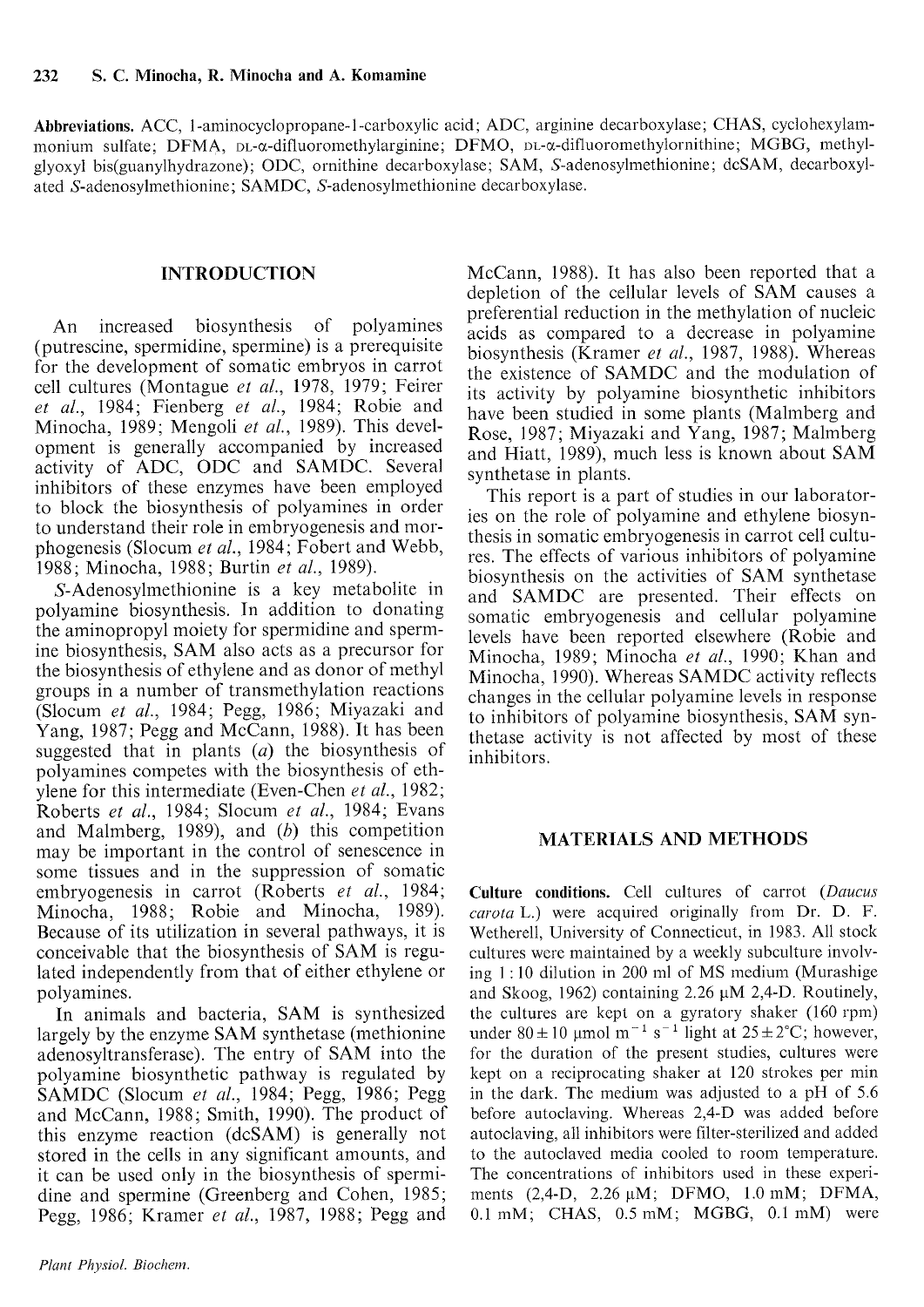selected on the basis of their effects on somatic embryogenesis and polyamine biosynthesis (Robie and Minocha, 1989; Minocha *et* nl., 1990; Khan and Minocha, 1990). Before transfer to experimental media, the ccll suspensions were passed through a  $193 \mu m$  sieve. The callus clumps retained on the sieve were discarded. The clumps passing through the sieve were washed 4 times with auxin-free medium by centrifugation (100 g for 2 min) and distributed to the experimental media (approximately 200 mg frcsh weight per 50 ml medium) using a wide-mouth, 10 ml pipet. For experiments reported here, the inhibitors were tested only in the auxin-free medium. Each experiment was repeated at least three times. At each time either two or threc replicate tissuc samples were homogenized separately and assayed for enzyme activity. Data were analyzed by One-way Analysis of Variance using STATA version 1.5 (Computing Resource Center, Los Angeles, CA).

**Determination of S-adenosylmethionine synthetase.** The activity of S-adenosylmethionine synthetase (methionine adenosyltransferase, EC 2.5.1.6) was determined by a modification of the procedure of Hoffman (1983) and Markham *et al.* (1983). The cells were collected by vacuum filtration on a  $32 \mu m$  nylon sieve, rinsed with distilled water, weighed and homogenized in the extraction buffer (1 ml per 250 mg fresh weight) using a Polytron homogenizer (Kincmatica GmbH, Littan). The extraction buffer contained 0.1 M HEPES (N-[2-hydroxyethyl] piperazine-N'-[2-ethanesulfonic acid]) ( $pH 7.5$ ), 100 mM KCl, 15 mM  $MgCl<sub>2</sub>$  and 4 mM dithiothreitol. The homogenates were centrifuged at 19,000 g for 20 min and the supernatant fractions used for enzyme assays. Enzyme activity was determined by measuring the formation of radioactive S-adenosylmethionine from L-[methyl-<sup>14</sup>C] methionine and ATP (Markham *et al.*, 1983). The reaction mixture in a total volume of  $200 \mu l$ contained: 20 µl of 100 µM ATP, 20 µl of 10 mM  $[^{14}C]$ methionine (sp. act. 10 kBq mmol<sup>-1</sup>, New England Nuclear) and 160 µl of the supernatant fraction. Following incubation at  $37^{\circ}$ C for 60 min, 80  $\mu$ l of the reaction mixture were spotted on Whatman P-81 phosphocellulose paper (25 mm dia, numbered with pencil). The papers from different assays (maximum 20 per batch) were dropped in a solution of  $0.1$  M ammonium formate (pH adjusted to 3.1 with formic acid; total volume at least 10 ml per filter disc) and stirred slowly for 30 min. The filter discs were washed twice with fresh ammonium formate, twice with distilled water, and twice with absolute ethanol. The filter discs were oven-dried at 55°C for 30 min and placed in scintillation vials for counting of radioactivity. Blank assay mixtures contained homogenization buffer instead of the tissue extract. The procedure for enzyme activity measurements was optimized with respect to pH and temperature, and the reaction

rate was linear for at least 90 min. Enzyme specific activity is expressed as nmol SAM synthesized  $h^{-1}$  mg<sup>-1</sup> protein.

**Determination of SAM decarboxylase.** S-adenosylmethionine decarboxylase  $(EC 4.1.1.50)$  activity was assayed by modification of the procedure of Pegg and Pösö (1983). The cells (250 mg fresh weight) collected by filtration as described above, were homogenized in 1 ml of 0.1 M potassium phosphatc buffer (pH 7.5) containing 3 mM putrescine and 1 mM dithiothreitol using a Polytron homogenizer for 90 seconds. The homogenates were centrifuged at 19,000 g for 20 min and the supernatant fractions used for enzyme assays. The enzyme activity was determined by measuring the amount of  ${}^{14}CO_2$  released from S-[carboxyl- ${}^{14}Cl$ -adenosyl-L-methionine as previously described for ODC (Khan and Minocha, 1989; Robie and Minocha, 1989). Briefly, 200  $\mu$ l of the homogenate were mixed with 50  $\mu$ l of 1.2 mM S-adenosylmethionine containing a final concentration of 1 kBq of radioactive SAM (sp. act. 569 MBq mmol<sup> $-1$ </sup>, New England Nuclear). The reaction was run in  $16 \times 100$  mm Kimble test tubes, each fitted with a rubber stopper holding a polyethylene well (Kontes Scientific Instruments, Vineland, N.J.). A 2 cm<sup>2</sup> piece of Whatman 3 MM filter paper soaked with 50 ul Tissue Solubilizer (NCS, New England Nuclear) was placed in the well to trap  ${}^{14}CO_2$ . Tubes were incubated at 37°C for 30 min, following which 200  $\mu$ l of 0.5 N H<sub>2</sub>SO<sub>4</sub> were injected through the stopper. The tubes were incubated for an additional 30 min. The filter papers were removed and counted for radioactivity. Blanks contained the extraction buffer instead of the supernatant. The procedure was optimized with respect to pH and tcmpcrature and the reaction rate was linear up to 45 min. Specific activity of the enzyme is expressed as nmol CO, relcascd  $h^{-1}$  mg<sup>-1</sup> protein. The concentration of protein was determined by the method of Bradford (1976) using bovine serum albumin as standard.

#### **RESULTS AND DISCUSSION**

#### **S-Adenosylmethionine synthetase**

Cultures grown in an auxin-free medium differentiated into somatic embryos within 7-12 days, but somatic embryogenesis was not detected in the presence of 2,4-D (see also Robie and Minocha, 1989). A time course of changes in the activity of SAM synthetase in carrot cells grown in the absence (control) and the presence of 2,4-D is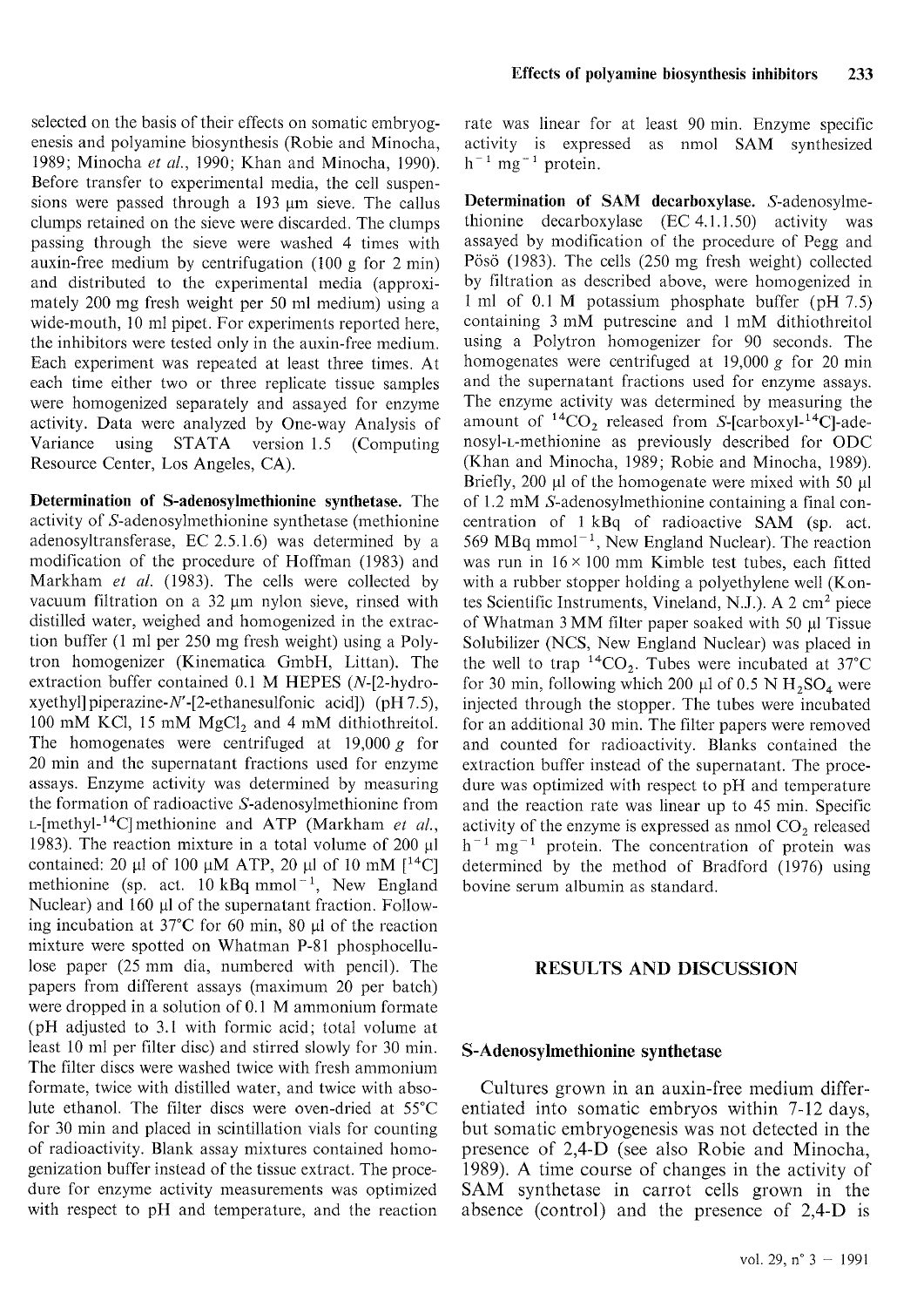

**Figure 1.** Time course of changes in the activity of SAM synthet*ase in carrot cell cultures grown in the absence or in the presence of 2.26 pM* 2,4-0. Enzyme activity is expressed as ninol SAM synthesized  $h^{-1}$  mg<sup>-1</sup> protein. Each point is a mean of two replicates. SE bars where not shown arc smaller than the symbols.

shown in figure 1. Enzyme activity increased rapidly during the first 5 days of culture in both cases. By the end of 5 days, specific activity of the enzyme in the control cells was more than 25-fold higher than on the first day, but by day 7 the enzyme activity had fallen slightly. The activity of this enzyme was always higher in cultures grown in the presence of 2,4-D as compared to those grown in the auxin-free medium. Whereas CHAS had no effect on the activity of the enzyme (fig. 2),



Figure 2. Time course of changes in the activity of SAM synthet*ase in carrot cell cultures grown in the absence of 2,4-D and in the presence of either 0.1 mM MGBG or 0.5 mM CHAS.* Enzyme activity is expressed as nmol SAM synthesized  $h^{-1}$  $mg^{-1}$  protein. Each point is a mean of two replicates. SE bars where not shown are smaller than the symbols.

*Plant Phj'siot. Biochem.* 

MGBG caused a significant reduction by day 2 of treatment. Beyond this point, the activity of SAM synthetase was always lower in the MGBG-treated cells than in the control cells. However, there was a consistent increase in enzyme activity during the first 5 days of culture in all treatments. Neither DFMO nor DFMA had a significant effect on SAM synthetase activity during this period (data not shown).

S-Adenosylmethionine is involved in a number of metabolic reactions in the cell including the biosynthesis of polyamines and ACC and the methylation of nucleic acids (Slocum *et nl.,* 1984; Pegg, 1986; Kramer *et nl.,* 1987, 1988; Miyazaki and Yang, 1987; Pegg and McCann, 1988). It seems likely, therefore, that mechanisms for ensuring the availability of SAM would remain functional even if one or two of these pathways were significantly inhibited. This may explain why SAM synthetase activity increases during the culture period and why inhibitors of polyamine biosynthesis have little effect on this enzyme.

We have reported elsewhere (Minocha *et al.,*  1990) that MGBG, which is a potent inhibitor of SAMDC (Slocum *et al.,* 1984; Pegg, 1986), markedly lowers the cellular levels of spermidine and spermine in carrot cultures. Concomitant changes in the activity of SAM synthetase and cellular levels of spermidine and spermine in response to MGBG indicate that the biosynthesis of SAM may, at least to some extent, be related to its utilization rates in the polyamine biosynthetic pathway. This is especially relevant since decarboxylated SAM is not stored in the cells (Slocum *et al.,* 1984; Greenberg and Cohen, 1985; Pegg, 1986). This is, however, contradicted by the presence of a higher level of SAM synthetase in the presence of 2,4-D, when the cellular polyamine levels are actually lower (Feirer *et nl.,* 1984; Robie and Minocha, 1989). Similarly, the lack of any significant effect of either DFMO (which promotes cellular polyamine levels) or DFMA (which inhibits cellular polyamine levels) (Robie and Minocha, 1989) also argues against a modulation of cellular SAM synthetase in relation to polyamine synthesis.

A common response of these cells to both MGBG and 2,4-D is an increased production of ACC (Minocha *et al.,* 1990; Samuelsen, 1990), which is also derived directly from SAM (Yang and Hoffman, 1984). Therefore, the SAM synthetase activity may be related more to the biosynthesis of ACC and ethylene than to the biosynthesis of polyamines. Thus the mechanism of regulation of SAM synthetase must await a detailed analysis of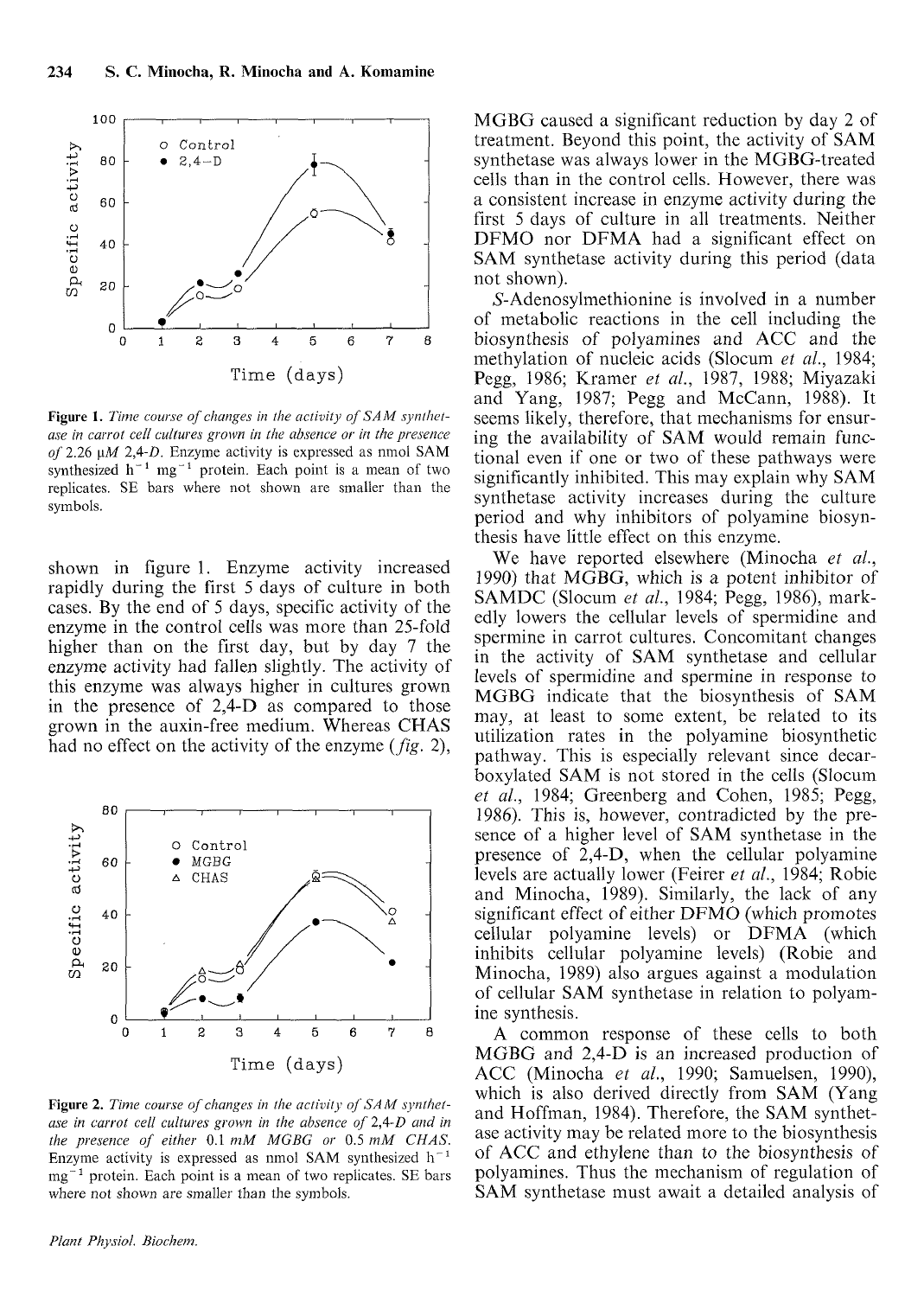the actual pool sizes and turnover rates of SAM, and its utilization in the biosynthesis of polyamines and ACC and the various methylation reactions. Such an analysis is currently under way in our laboratory at UNH.

Previous studies with animal tissues have shown that the inhibition of SAM biosynthesis causes a preferential decrease in methylation of nucleic acids and only a small decrease in polyamine biosynthesis (Kramer *et* al., 1987, 1988). It has been further suggested that the inhibition of SAM synthesis results in compensatory increases in the activities of ODC and SAMDC. No corresponding work on the effect of polyamine biosynthetic inhibitors on SAM synthetase has been reported with plants to make such comparisons.

#### **S-adenosylmethionine decarboxylase**

S-adenosylmethionine decarboxylase is a key regulatory enzyme in the biosynthesis of spermidine and spermine (Slocum *et* al., 1984; Pegg, 1986; Pegg and McCann, 1988; Smith, 1990). The product of its reaction (i. *e.* dcSAM) is the donor of aminopropyl moieties for these polyamines. Generally, decarboxylated SAM pools are very low in the cells, indicating that the activity of SAMDC is tightly regulated in relation to the biosynthesis of spermidine and spermine (Greenberg and Cohen, 1985).



Figure 3. Time course of changes in the activity of SAM decar*boxylase in carrot cell cultures grown in the absence or in the presence of either 2.26 pM 2,4-D or 0.1 mM DFMA.* Enzyme activity is expressed as nmol  $CO_2$  released h<sup>-1</sup> mg<sup>-1</sup> protein. Each point is a mean of three replicates. SE bars where not shown are smaller than the symbols.

Data presented in figure 3 show that irrespective of the presence or the absence of auxin, the activity of SAMDC increased more than three-fold within the first day. A marked decline in enzyme activity was observed beyond day 2 such that by day 7 the activity was comparable to that in the starting cultures. A similar rapid increase in SAMDC both in embryogenic and non-embryogenic cultures of carrot was also reported by Montague *et* al. (1979). This increase was attributed to a "fresh medium effect" (Montague *et* al., 1979). The increased activity during the first two days preceded the increased biosynthesis of spermidine and spermine seen in this tissue (Robie and Minocha, 1989; Khan and Minocha, 1990). Enzyme activity was significantly higher in cultures grown in auxin-free medium than in the auxin-supplemented medium. In contrast, Montague *et* al. (1979) did not observe any dfferences in SAMDC activity between the embryogenic and the non-embryogenic cultures. However, their studies on SAMDC were limited to the first 48 h of culture after transfer to the fresh medium. It has been repeatedly shown that differentiating carrot cultures (grown in auxin-free medium) possess higher titers of spermidine and spermine compared to non-differentiating tissues (grown in 2,4-D-supplemented medium) (Feirer *et*  al., 1984; Robie and Minocha, 1989).

In the presence of DFMA which inhibits polyamine biosynthesis as well as somatic embryogenesis in carrot cells (Feirer *et* al., 1984; Robie and Minocha, 1989), a reduction in SAMDC was seen during the first  $5 \text{ days}$  ( $fig. 3$ ). Likewise, in the presence of MGBG, another strong inhibitor of both spermidine and spermine biosynthesis and somatic embryogenesis, the activity of this enzyme



**Figure 4.** Time course of changes in the activity of SAM decar*boxylase in carrot cell cultures grown in the absence of 2,4-D* and in the presence of either 0.1 mM MGBG or 0.5 mM CHAS. Enzyme activity is expressed as nmol  $CO<sub>2</sub>$  released h<sup>-1</sup> mg<sup>-1</sup> protein. Each point is a mean of three replicates. SE bars where not shown are smaller than the symbols.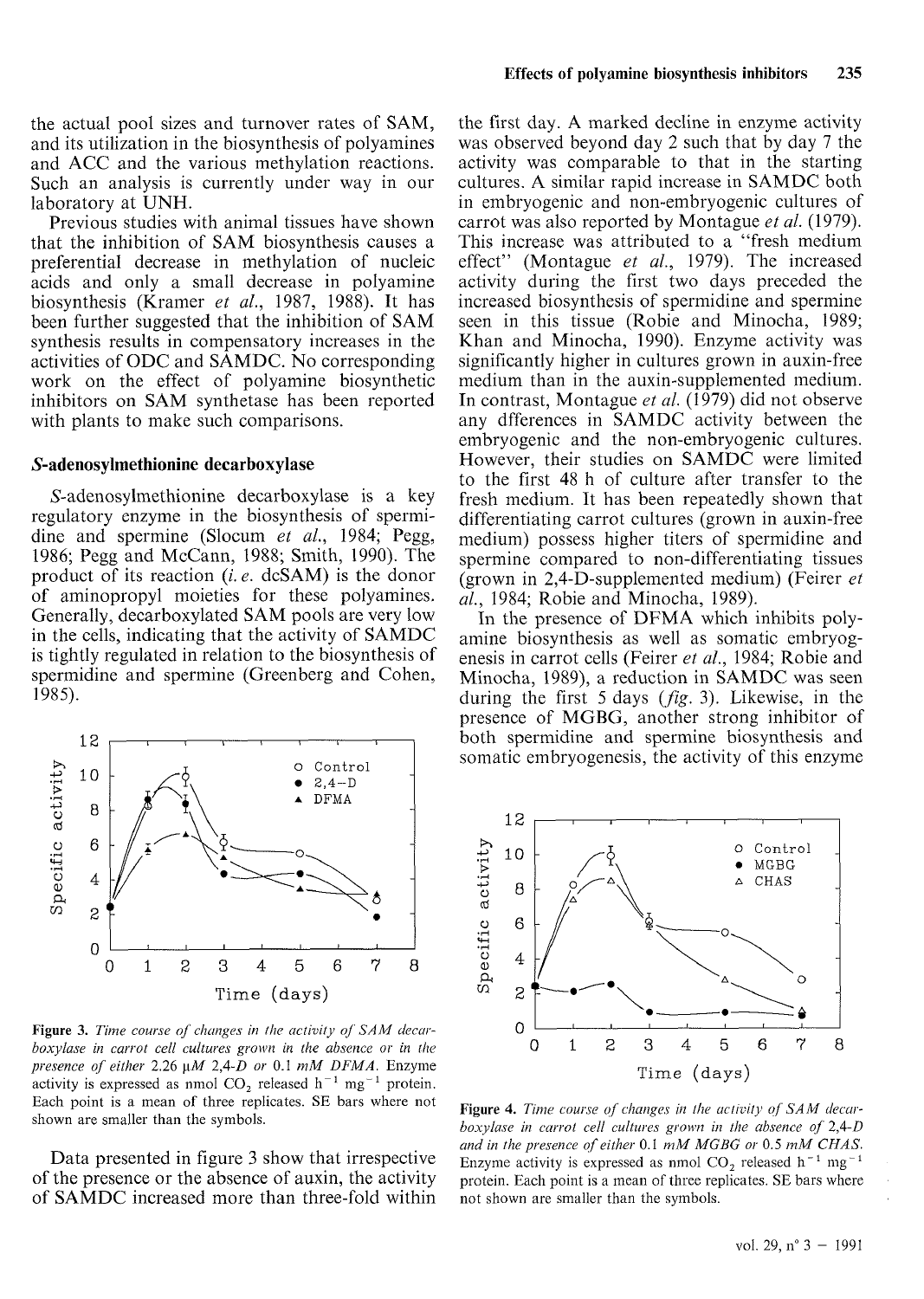was significantly lower. The effect of MGBG was detected within 1 day of treatment and persisted throughout the  $\overline{7}$  days of growth (*fig.* 4). Cyclohexylammonium sulfate was less effective than MGBG in lowering the enzyme activity and DFMO had no effect (data not presented).

Whereas the changes in SAMDC in response to 2,4-D, DFMA and CHAS are consistent with their effects on cellular polyamine levels (Robie and Minocha, 1989; Minocha *et nl.,* 1990), the results with MGBG are at variance with published reports on the behavior of cellular SAMDC activity in response to this drug. MGBG which inhibits the activity of SAMDC in **vitro** is also known to stabilize the enzyme, resulting in an apparent increase in enzyme activity in the tissue in long term treatments (Pegg, 1986; Malmberg and Rose, 1987; Evans and Malmberg, 1988). No such increase in SAMDC activity was seen in carrot cells grown in the presence of MGBG for up to 7 days. There are no published reports on the effects of DFMO, DFMA and CHAS on SAMDC activity in plants.

## **CONCLUSION**

Taken together, these results indicate that due to a multipurpose metabolic role of SAM in the cell and its major use in methylation reactions, SAM synthetase activity remains quite high even when polyamine biosynthesis is severely inhibited. On the other hand, cellular SAMDC activity shows a strong correlation with the biosynthesis of polyamines.

**Acknowledgements.** Contribution Number 1653 from the New Hampshire Agricultural Experiment Station. Thc authors would like to thank Dr. M. Sugiyama and Mr. A. Fujiwara for help in the laboratory, Dr. Alan Baker (UNH) for help with plotting of the figures, and Nancy Jackson for word processing. A generous supply of DFMO and DFMA from the Merrell Dow Research Institute, Cincinnati, OH, is acknowledged. This research was partially funded by NSF Grant No. DCB-8615945 (S.C.M.). Travel to Japan was supported by a fellowship from the Japan Society for the Promotion of Science (S.C.M.) and by NSF Grant No. INT-8819104 (R.M.).

### **REFERENCES**

- Bradford M. M., 1976.  $-$  A rapid and sensitive method for the quantification of microgram quantities of protein utilizing the principle of dye-binding. *Anal. Biocl?enz.,* **72,** 248-254.
- Burtin D. J., Martin-Tanguy J., Paynot M. and Rossin N., 1989. - Effects of suicide inhibitors of arginine and ornithine decarboxylase activities on organogenesis, growth, frec polyaminc and hydroxycinnamoyl putrescine levels in leaf explants of *Nicotiana xanthi* n.c. cultivated *in vitro* in a medium producing callus formation. *Plarzt Plzjisiol.,* **89,** 104- 100.
- Evans P. T. and Malmberg R. L., 1989.  $-$  Do polyamines have roles in plant devolopment? Annu. Rev. *Plant Physiol. Plant. Mol. Biol., 40, 235-269.*
- Even-Chen Z., Mattoo A. K. and Goren R.,  $1982.$  -Inhibition of ethylene biosynthesis by aminoethoxyvinylglycine and by polyamines shunts label from [3,4- $14$ C] methionine into spermidine in aged orange peel discs. *Plarzt Plzysiol.,* **69,** 385-388.
- Feirer R. P., Mignon G. and Litvay J. D., 1984.  $-$ Arginine decarboxylase and polyamines required for embryogenesis in the wild carrot. *Science*, **223**, 1433-1435.
- Fienberg A. A,, Choi J. H., Lubich W. P. and Sung Z.  $R_{1}$ , 1984. - Developmental regulation of polyamine metabolism in growth and differentiation of carrot culture. *Plantn.,* **162,** 532-539.
- Fobert P. and Webb D. T., 1988. Effects of polyamines, polyamine precursors, and polyamine biosynthetic inhibitors on somatic embryogenesis from eggplant *(Solanum melongena)* cotyledons. *Can. J. Bot.,* **66,** 1734-1742.
- Greenberg M. L. and Cohen S. S., 1985. Dicyclohexylamine-induced shift of biosynthesis from spermidine to spermine in plant protoplasts. *Plant Physiol.,* **78,**  568-575.
- Hoffman J. L.,  $1983.$  Fractionation of methionine adcnosyltransferase isozymes (rat liver). *Methods E?zzj~l??o/.,* **94,** 223-228.
- Khan A. J. and Minocha S. C.,  $1989. -$  Polyamine biosynthetic enzymes and the effect of their inhibition on the growth of some phytopathogenic fungi. *Plant Cell P/zysiol.,* **30,** 655-663.
- Khan A. J. and Minocha S. C.,  $1990. -$  Polyamines and somatic embryogenesis in carrot. II. The effects of cyclohexylammonium phosphate. J. *Plant Physiol.,*  in press.
- Kramer D. L., Sufrin J. R. and Porter C. W.,  $1987.$  -Relative effects of S-adenosylmethionine depletion on nucleic acid methylation and polyamine biosynthesis. *Biocl~enz.* J., **247,** 259-265.